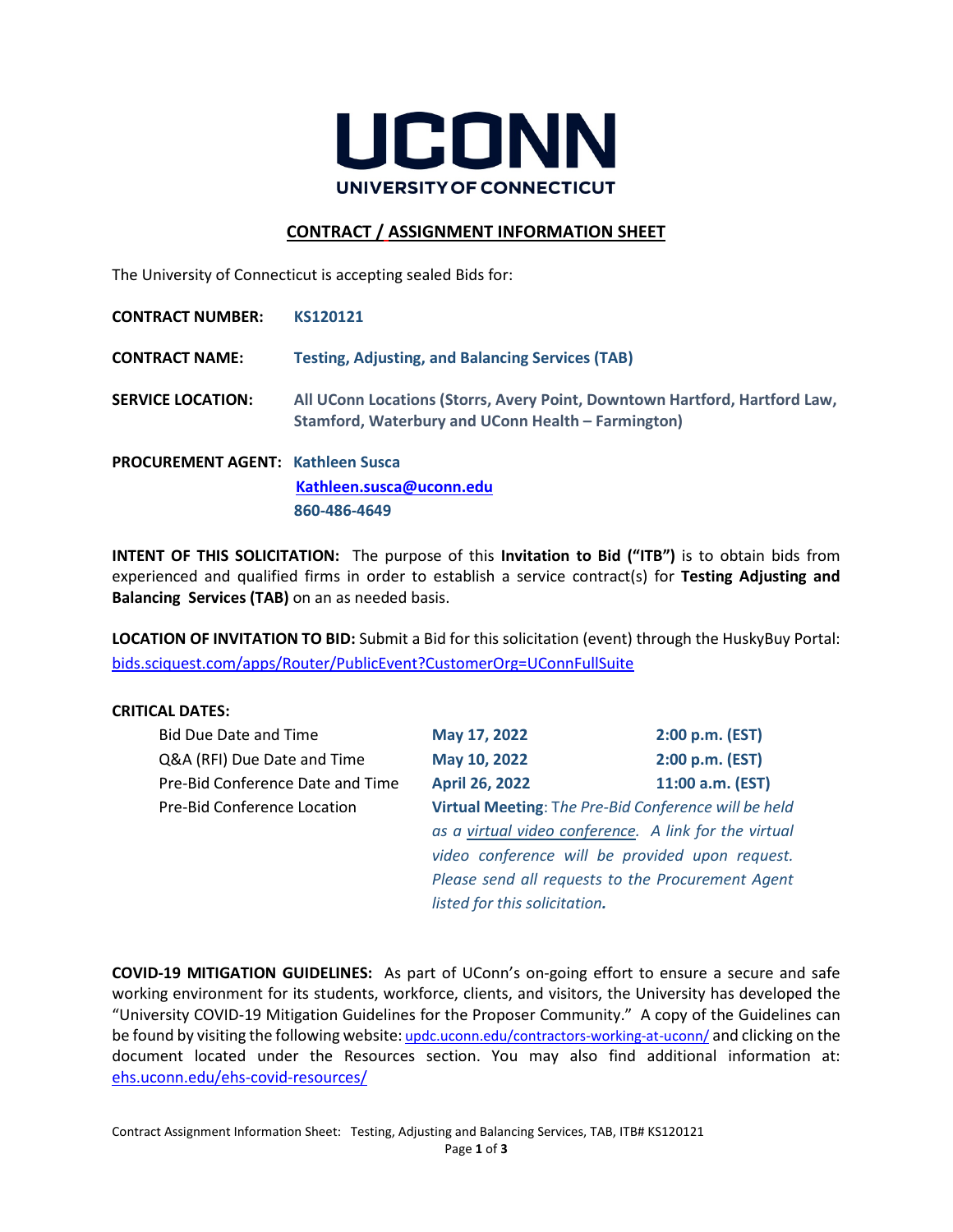These guidelines establish consistent standards for mitigating the spread of COVID-19 that must be undertaken by the Proposer and are intended to assist UConn in meeting its commitments.

**CONTRACT DESCRIPTION / SCOPE OF WORK:** TAB Service shall include all equipment, materials and labor required to perform on-site Testing, Adjusting and Balancing Services of HVAC systems. To ensure optimum performance of heating and cooling equipment to its best operating level, boost system efficiency and improve indoor air quality, safety, and comfort of the building environments. Mechanical systems shall include but are not limited to, systems installed into new, existing, or renovated facilities. For details on the scope of services see the Specifications Document under the Buyer Attachments tab.

## **CONTRACT TERM:**

- Contract Commencement: **7-1-2022**
- Contract Term: **Three (3) years, with options for two (2) extension terms of one (1) year each.**

**PRE-BID CONFERENCE:** The Pre-Bid Conference is not mandatory, however, interested Bidders are strongly encouraged to attend.

# **REQUEST FOR INFORMATION QUESTIONS:**

All Requests for Information ("RFI") questions are to be posted under the Q & A Board Tab in the HuskyBuy sourcing event. The University will not be responsible for any interpretations or instructions other than those submitted through the Q & A Board of the event.

**BID CLARIFICATIONS, ADDENDA, and INTERPRETATIONS:** Bidders shall promptly notify the University of any ambiguity, inconsistency, or error which they may discover upon examination of the Specifications or other contract documents.

Any and all interpretations of the Specifications, responses to any RFIs, or other contract documents, and any supplemental instructions, will be in the form of a written bid clarification/addendum, if issued, and will be posted as part of the HuskyBuy ITB sourcing event under the Buyer Attachment Tab. Failure of any Bidder to receive any such addendum or interpretation shall not release any Bidder from any obligations under its bid as submitted.

## **WAGE RATES:**

**Standard Wages:** Connecticut Department of Labor Service Standard Wages are applicable for this work. The awarded Bidder will provide services that have mandated service rate requirements. Bidders shall review Connecticut General Statute §31-57f. The statute can be found at [www.cga.ct.gov/current/pub/chap\\_557.htm#sec\\_31-57f.](https://www.cga.ct.gov/current/pub/chap_557.htm#sec_31-57f) Standard Wage Rates are posted on the Connecticut Department of Labor Website: ctdol.state.ct.us. Note that it will be the successful Bidder's responsibility to monitor wage rates issued by the Connecticut Department of Labor and ensure that nonsupervisory employees are paid the most current wage and benefit rate.

**REQUIRED LICENSES AND CERTIFICATIONS:** Licenses do not need to be submitted at this time, however, the selected Bidder, and any subcontractors shall be appropriately licensed and certified, and any technician shall be approved and certified to perform the services required herein and to meet the safety requirements as set forth by the University. Firm shall be currently certified with NEBB and / or TABB providing TAB service and work shall be performed by staff certified with NEBB and / or TABB.